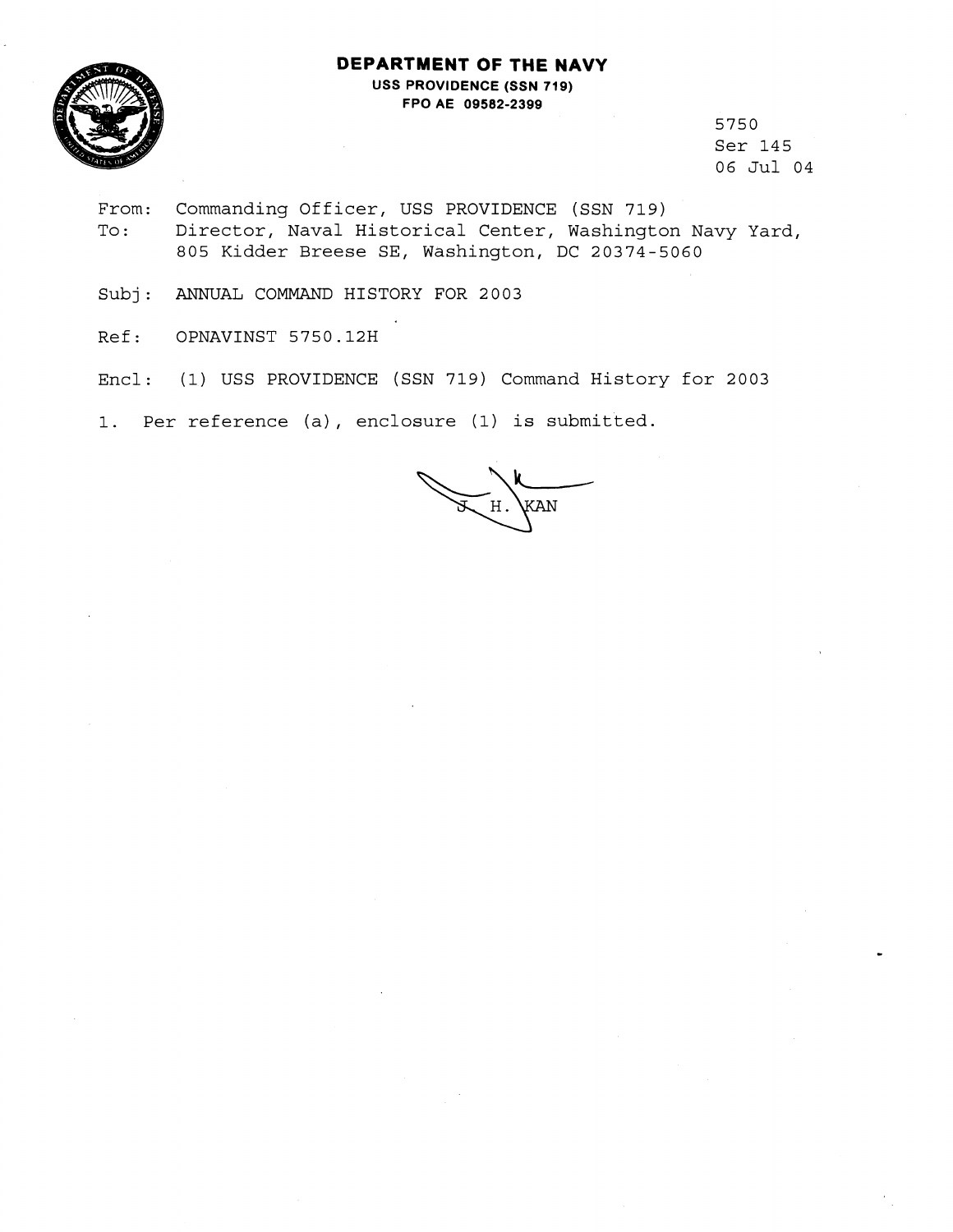## USS PROVIDENCE (SSN-719) COMMAND HISTORY - 2003

COMMAND COMPOSITION AND ORGANIZATION: **1** January **2003-31** December **2003**  Commander, Submarine Squadron FOUR: CAPT D. E. Eyler Commanding Officer USS PROVIDENCE (SSN-719): CDR J. H. Kan Home Port: Portsmouth, New Hampshire Unit Identification Code: **21029**  Command Structure: Executive Officer: LCDR T. E. Nisbett

## **Mission Statement:**

For over two hundred years, the U.S. Navy has been called upon to guarantee freedom of the seas in peace and to fight and win our nation's wars. In the 21<sup>st</sup> Century, our Nation has, and will call upon PROVIDENCE to continue this proud tradition of service. Our Nation will expect us to be able to rapidly dominate a battlespace, apply power to take away the enemy's will and capability to fight, and to come home victorious. When our Nation calls, we will be ready and we will prevail. To this end, we:

**Live our core values of Honor, Courage and Commitment.** Our core values form the foundation on which we will build success. As individuals, adhering to our core values gives us the strength to do the right thing when faced with tough decisions; to strive to reach our fullest potential and do the best that we can when we are tired; having the integrity to acknowledge our mistakes, learn from them and move on; to build the common bond of trust and loyalty that will unite us as a team; and confidently face and conquer the unknown.

**Work as a team.** PROVIDENCE is a highly complex and technical ship that operates in an unforgiving and dangerous environment. To fight and win in this environment we must work as a team, not as individuals. This means setting up shipmates for success; constantly training those junior to you; carrying your share of the load; and providing forceful backup, even if it means respectfully telling a senior he is wrong.

**Uphold our high standards.** We know and follow the rules that govern our profession. Our standards come from over a hundred years of submarine operational experience and are the hard stops that allow us to safely operate PROVIDENCE to the limits of her warfighting capability. Upholding our high standards is the responsibility of every member of the team.

These themes are central to the Navy, have been instilled in all of us from the first day of our Navy training, and will be central to the way we will fight PROVIDENCE. Making these themes our way of life gives us pride that only comes with ownership and the right to say "We made PROVIDENCE better and when our Nation called, we were ready and we prevailed."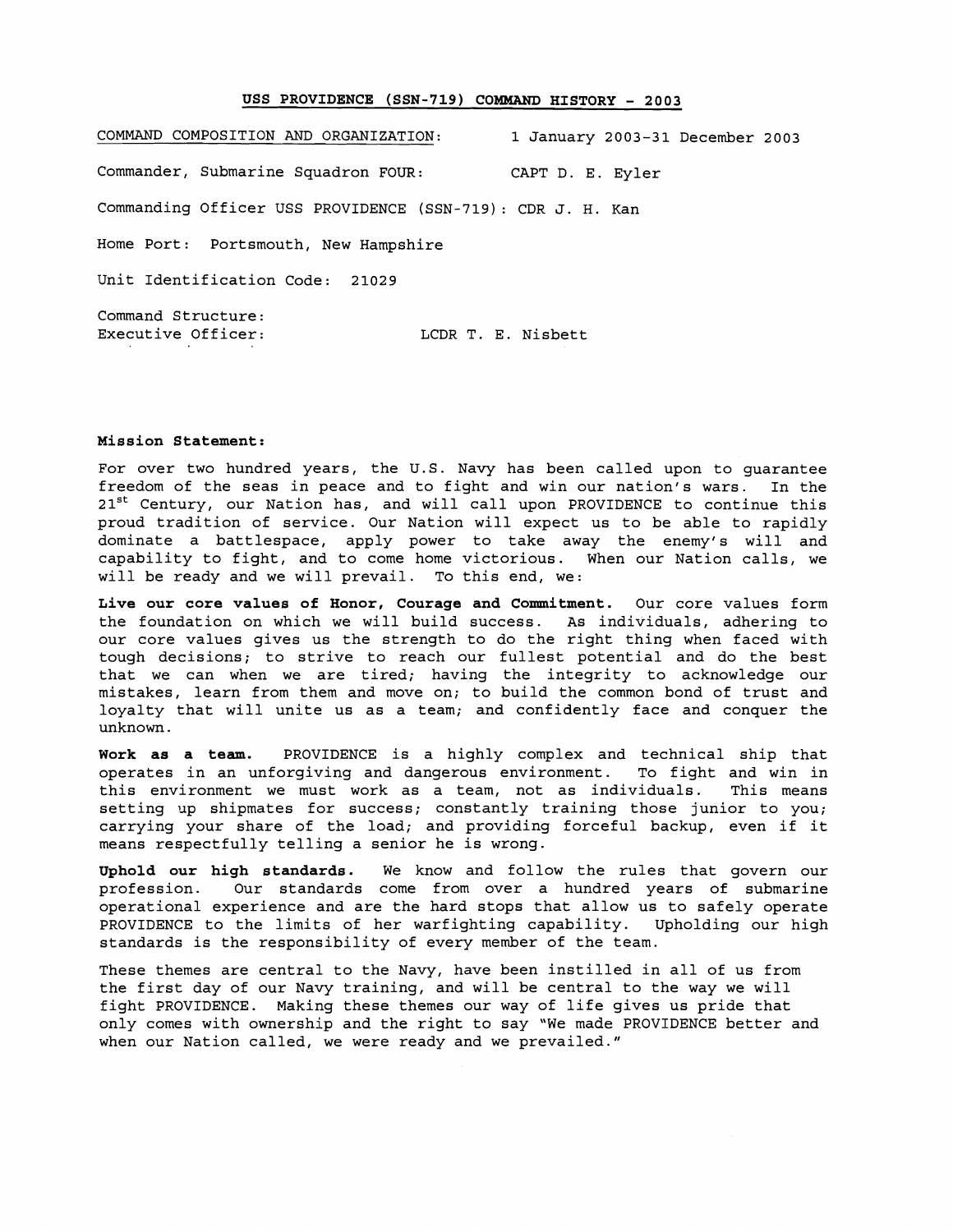CHRONOLOGY: 07 JAN- 17 JAN <sup>18</sup>JAN - 28 JAN <sup>29</sup>JAN - 02 FEB <sup>03</sup>FEB - 09 FEB <sup>10</sup>FEB - 16 FEB <sup>17</sup>FEB - 21 FEB 21 FEB <sup>21</sup>FEB - 06 MAR 28 FEB 03 MAR <sup>07</sup>*MAR* - 08 *MAR*  <sup>09</sup>**MAR** - 10 *MAR*  <sup>10</sup>*MAR* - 12 *MAR*  12 *MAR*  13 *MAR*  <sup>14</sup>*MAR* - 16 *MAR*  <sup>16</sup>*MAR* - 18 **MAR**  <sup>19</sup>**MAR** - 24 *MAR*  20 MAR - 23 *MAR*  <sup>25</sup>*MAR* - 26 **MAR**  <sup>27</sup>*MAR* - 28 *MAR*  <sup>29</sup>MAR - 05 APR <sup>06</sup>APR - 28 APR <sup>29</sup>APR - 19 MAY <sup>19</sup>MAY - 07 JUN <sup>08</sup>JUN - 11 JUN 11 JUN - 12 JUN 12 JUN <sup>12</sup>JUN - 17 JUN <sup>17</sup>JUN - 23 JUN <sup>23</sup>JUN - 27 JUN <sup>27</sup>JUN - 30 JUN <sup>30</sup>JUN - 03 JUL <sup>03</sup>JUL - 18 JUL <sup>18</sup>JUL - 24 JUL <sup>24</sup>JUL - 28 JUL <sup>28</sup>JUL - 07 AUG 07 AUG <sup>07</sup>AUG - 09 AUG <sup>09</sup>AUG - 09 SEP <sup>09</sup>SEP - 17 SEP <sup>17</sup>SEP - 25 SEP <sup>25</sup>SEP - 27 OCT 15 OCT <sup>27</sup>OCT - 29 OCT <sup>29</sup>OCT - 21 NOV 22 NOV <sup>23</sup>NOV - 22 DEC 23 DEC - 04 JAN POM WORKUP INPORT POM CERTIFICATION INPORT U/W DEPLOYMENT/TRANSLANT BSP GIBRALTAR/INCHOP RIDE BSP AUGUSTA BAY, IT EASTERN MED OPERATIONS MEDEVAC-USS DONALD COOK MEDEVAC-BSP LIMASSOL,CY TRANSIT TO SOUDA BAY, GR STORES LOAD/ROD PROGRAM CHANGE ALONGSIDE ES LAND TRANSIT TO EASTERN MED BSP USS WINSTON S. CHURCHILL FOR MEDIA EMBARK EASTERN MED OPS TRANSIT TO PORT SAID TRANSIT SUEZ CANAL RED SEA OPERATIONS STRIKE OPS FOR IRAQI FREEDOM TRANSIT SUEZ CANAL TRANSIT TO SOUDA BAY, GR PIERSIDE ES LAND FOR STORES AND WEAPONS RELOAD EASTERN MED OPS PIERSIDE ES LAND FOR MID DEPLOYMENT UPKEEP EASTERN MED OPS JCOC TRANSIT TO LA MADDALENA, IT BSP LA MADDALENA, IT FOR ERR EMBARK ERR AND TRANSIT TO KOPER, SLOVENIA IN PORT KOPER, SLOVENIA TRANSIT TO SOUDA BAY, CRETE IN PORT SOUDA BAY, CRETE TRANSIT TO LA MADDALENA, IT PIERSIDE ES LAND FOR END OF DEPLOYMENT UPKEEP TRANSIT TO GIBRALTAR IN PORT GIBRALTAR TRANSIT TO GROTON/ORSE WORK UP BSP GROTON ORSE POST DEPLOYMENT STANDDOWN Z AVAILABILITY TACTICAL WEAPONS PROFICIENCY PREPARATION FOR CHANGE OF HOMEPORT OFFICIAL CHANGE OF HOMEPORT TO PORTSMOUTH, NH UNDERWAY TRANSIT TO PORTSMOUTH NAVAL SHIPYARD PREPARATION FOR DOCKING DOCK SHIP AT DRYDOCK 1 PORTSMOUTH NAVAL SHIPYARD PRE PRODUCTION PHASE CHRISTMAS STANDDOWN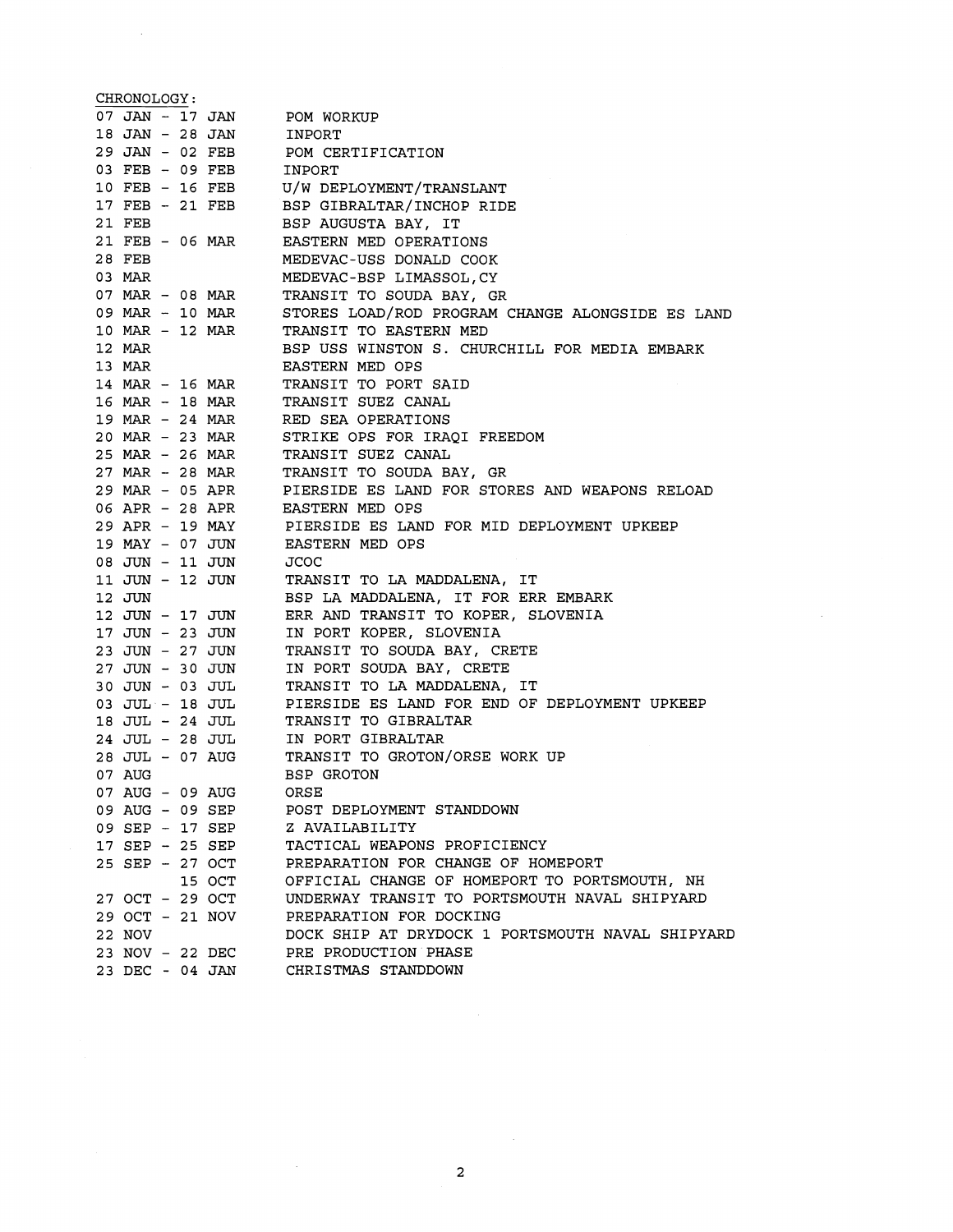## NARRATIVE :

The PROVIDENCE team began 2003 not knowing when the nation may need us to deploy to respond to the world events occurring in Iraq. To ensure the ship and the crew was prepared for what may be an earlier than expected deployment date, the crew worked extremely hard during the POM-2 Upkeep from 08 Nov-18 Dec 2002 to get the ship ready to deploy on 01 Jan 2003. With the real world events on the minds of the crew, the 7-17 Jan underway was our final work-up prior to being evaluated for our upcoming deployment to the Mediterranean Sea. During this underway, we worked on our strike and communications capabilities, shallow water operations proficiency, as well as merchant tracking and identification. After the POM workup, the crew was able to successfully complete the certification process with the Submarine Group TWO Commander embarked. PROVIDENCE was ready to deploy and perform all missions required of her by her nation.

On 10 Feb, the ship deployed a week early and headed at top speed to the Mediterranean. After INCHOP to  $6<sup>th</sup>$  Fleet on 17 Feb, the ship conducted an INCHOP ride that focused on training for upcoming strike operations and future mission areas. The crew used the remaining month of March to familiarize ourselves with operations in the Eastern Mediterranean. We found our pre-deployment training plan prepared us well for handling the ship in this challenging environment.

On 03 Mar, the ship was forced to MEDEVAC the Chief of the Boat (COB) during an unscheduled BSP in Limassol, Cyprus. The ship quickly contacted surface combatants in the area and evaluated whether a helicopter evacuation was feasible. This method of evacuating the COB was not conducted due to high sea state. The ship then quickly changed plans and proceeded to the nearest port. PROVIDENCE was able to replace this untimely personnel loss with a prior served COB who was able to come aboard during a brief stop in Souda Bay, Crete for stores.

On 12 Mar, we conducted a BSP with the USS WINSTON S. CHURCHILL to embark two members from the New London Day newspaper, Bob Hamilton and Tim Cook. This would be the first time since WWII that reporters would be present on board a US submarine involved in combat operations. These stories and pictures allowed our families, friends, and the nation unprecedented access to day-to-day life on a nuclear submarine. (These articles are included as supporting documents to this command history.)

On 16-18 Mar, PROVIDENCE transited the Suez Canal to join twelve other submarines in what became known as the "Red Sea Wolfpack" for strike operations. International concerns made the Red Sea one of the only places to conduct cruise missile launches into Iraq. From 20-23Mar, the ship conducted strike operations in support of OPERATION IRAQI FREEDOM. Since PROVIDENCE also fired missiles in OPERATION ENDURING FREEDOM, this was the first time that a submarine conducted strike operations in back-to-back deployments.

PROVIDENCE employed innovative techniques in the torpedo room that greatly reduced the reload time after conducting a missile launch from the torpedo tubes. These techniques have become the fleet standard and will make submarines an even more effective strike platform.

On 29 Mar, the ship pulled in to Souda Bay, Greece alongside the submarine tender USS EMORY S. LAND to load supplies and weapons. The crew of the tender "manned the rails" as the first member of the "Red Sea Wolfpack" returned after strike operations. We were the first submarine to conduct a

3